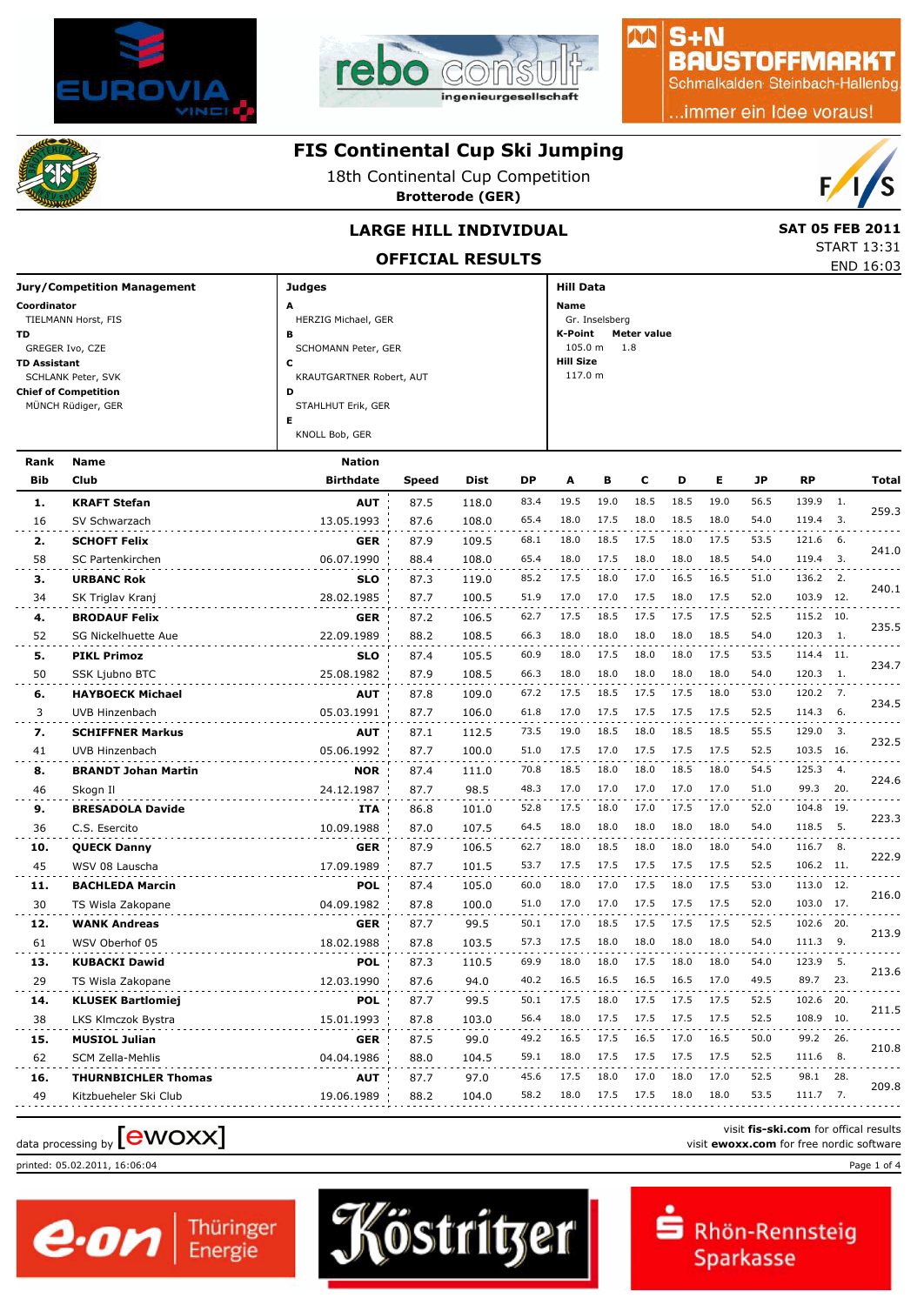



## $S + N$ **BAUSTOFFMARKT**

M

Schmalkalden Steinbach-Hallenbg

.immer ein Idee voraus!

| Rank     | Name                                       | <b>Nation</b>            |       |       |      |                               |      |      |      |                                    |      |           |     |       |
|----------|--------------------------------------------|--------------------------|-------|-------|------|-------------------------------|------|------|------|------------------------------------|------|-----------|-----|-------|
| Bib      | Club                                       | <b>Birthdate</b>         | Speed | Dist  | DP   | A                             | в    | c    | D    | Е                                  | JP   | <b>RP</b> |     | Total |
| 17.      | <b>MEZNAR Mitja</b>                        | <b>SLO</b>               | 87.7  | 101.5 | 53.7 | 17.0                          | 17.5 | 17.0 | 17.5 | 17.0                               | 51.5 | 105.2 18. |     |       |
| 59       | NSK Trzic Trifix                           | 30.06.1988               | 88.6  | 100.5 | 51.9 | 17.5                          | 17.5 | 17.5 | 17.0 | 17.0                               | 52.0 | 103.9 12. |     | 209.1 |
| 18.      | JUDEZ Dejan                                | <b>SLO</b>               | 87.7  | 104.0 | 58.2 | 16.5                          | 16.0 | 16.5 | 16.0 | 17.0                               | 49.0 | 107.2 17. |     |       |
| 57       | SK Triglav Kranj                           | 02.08.1990               | 88.3  | 100.0 | 51.0 | 17.0                          | 16.5 | 16.5 | 16.5 | 16.5                               | 49.5 | 100.5 19. |     | 207.7 |
| 19.      | <b>HRGOTA Robert</b>                       | <b>SLO</b>               | 88.3  | 105.0 | 60.0 | 17.5                          | 17.5 | 17.5 | 18.0 | 17.5                               | 52.5 | 112.5 14. |     |       |
| 56       | SSK Velenje                                | 02.08.1988               | 88.6  | 96.0  | 43.8 | 16.5                          | 16.0 | 16.5 | 17.0 | 17.0                               | 50.0 | 93.8      | 22. | 206.3 |
| 20.      | <b>SKLETT Vegard-Haukoe</b>                | <b>NOR</b>               | 87.4  | 99.0  | 49.2 | 17.5                          | 17.0 | 17.5 | 17.5 | 17.5                               | 52.5 | 101.7     | 23. |       |
| 51       | Grong IL / Tronderhopp                     | 10.02.1986               | 88.0  | 101.0 | 52.8 | 17.0                          | 16.5 | 17.0 | 17.0 | 17.5                               | 51.0 | 103.8 15. |     | 205.5 |
| 21.      | <b>EGLOFF Pascal</b>                       | SUI                      | 87.5  | 100.0 | 51.0 | 17.5                          | 17.5 | 17.0 | 17.0 | 17.0                               | 51.5 | 102.5 22. |     |       |
| 5        | Grabserberg                                | 08.08.1992               | 88.0  | 100.0 | 51.0 | 17.0                          | 17.0 | 17.0 | 17.5 | 17.0                               | 51.0 | 102.0 18. |     | 204.5 |
| 22.      | <b>SPAETH Georg</b>                        | <b>GER</b>               | 87.8  | 98.0  | 47.4 | 17.0                          | 17.5 | 17.0 | 17.5 | 17.0                               | 51.5 | 98.9      | 27. |       |
| 53       | SC Oberstdorf                              | 24.02.1981               | 88.1  | 100.5 | 51.9 | 17.5                          | 17.0 | 17.0 | 17.5 | 17.5                               | 52.0 | 103.9 12. |     | 202.8 |
| 23.      | <b>KRAMARSIC Matic</b>                     | <b>SLO</b>               | 87.8  | 107.0 | 63.6 | 17.5                          | 17.5 | 17.5 | 18.0 | 17.5                               | 52.5 | 116.1 9.  |     |       |
| 60       | SSK Costella Ilirija                       | 02.02.1990               | 87.7  | 91.5  | 35.7 | 16.5                          | 16.0 | 16.5 | 17.0 | 17.0                               | 50.0 | 85.7      | 26. | 201.8 |
| 24.      | <b>DIETHART Thomas</b>                     | <b>AUT</b>               | 87.2  | 103.0 | 56.4 | 18.0                          | 18.5 | 17.5 | 18.0 | 18.0                               | 54.0 | 110.4 16. |     |       |
| 44       | UVB Hinzenbach                             | 25.02.1992               | 87.5  | 93.5  | 39.3 | 16.5                          | 16.5 | 16.5 | 16.5 | 17.0                               | 49.5 | 88.8      | 24. | 199.2 |
| 25.      | <b>VACULIK Ondrej</b>                      | <b>CZE</b>               | 87.3  | 104.0 | 58.2 | 17.5                          | 18.0 | 17.5 | 18.0 | 17.5                               | 53.0 | 111.2 15. |     |       |
| 43       | Dukla Liberec                              | 12.05.1986               | 87.8  | 92.5  | 37.5 | 16.5                          | 16.0 | 17.0 | 17.0 | 16.5                               | 50.0 | 87.5      | 25. | 198.7 |
| 26.      | <b>RUTKOWSKI Lukasz</b>                    | <b>POL</b>               | 87.1  | 98.0  | 47.4 | 16.5                          | 16.5 | 16.5 | 15.5 | 15.5                               | 48.5 | 95.9      | 30. |       |
| 9        | TS Wisla Zakopane                          | 22.01.1988               | 87.8  | 98.5  | 48.3 | 16.5                          | 17.0 | 16.5 | 16.5 | 17.0                               | 50.0 | 98.3      | 21. | 194.2 |
| 27.      | <b>DESCOMBES SEVOIE Vincent</b>            | <b>FRA</b>               | 86.9  | 105.0 | 60.0 | 17.5                          | 17.5 | 18.0 | 18.5 | 17.5                               | 53.0 | 113.0     | 12. |       |
| 31       | Douanes les Houches                        | 09.01.1984               | 87.2  | 87.0  | 27.6 | 16.5                          | 16.0 | 16.0 | 16.5 | 16.5                               | 49.0 | 76.6      | 29. | 189.6 |
|          |                                            |                          | 87.5  | 99.0  | 49.2 | 17.0                          | 18.5 | 17.0 | 17.5 | 17.5                               | 52.0 | 101.2     | 24. |       |
| 28.<br>4 | <b>LAMY CHAPPUIS Ronan</b><br>Bois D'amont | <b>FRA</b><br>10.09.1993 | 88.1  | 88.5  | 30.3 | 16.5                          | 16.5 | 16.5 | 17.0 | 16.5                               | 49.5 | 79.8      | 27. | 181.0 |
| 29.      | <b>MABBOUX Alexandre</b>                   | <b>FRA</b>               | 87.4  | 98.0  | 47.4 | 17.0                          | 18.5 | 17.0 | 17.5 | 17.5                               | 52.0 | 99.4      | 25. |       |
| 23       | Le Grand Bornand                           | 19.09.1991               | 87.7  | 88.5  | 30.3 | 16.5                          | 16.0 | 15.5 | 16.5 | 16.0                               | 48.5 | 78.8      | 28. | 178.2 |
| 30.      | <b>KUBAN Robert</b>                        | <b>CZE</b>               | 87.3  | 97.5  | 46.5 | 17.0                          | 17.0 | 17.0 | 17.0 | 16.5                               | 51.0 | 97.5      | 29. |       |
| 15       | TJ Frenstad p.R.                           | 29.09.1991               | 87.9  | 84.5  | 23.1 | 16.5                          | 16.0 | 16.5 | 16.0 | 15.5                               | 48.5 | 71.6      | 30. | 169.1 |
|          |                                            |                          |       |       |      |                               |      |      |      |                                    |      |           |     |       |
|          | Not qualified for final round              |                          |       |       |      |                               |      |      |      |                                    |      |           |     |       |
| 31.      | <b>PETERKA Primoz</b>                      | <b>SLO</b>               | 87.7  | 96.5  | 44.7 | 17.0                          | 16.5 | 17.0 | 17.0 | 17.0                               | 51.0 |           |     |       |
| 32       | SK Triglav Kranj                           | 28.02.1979               |       |       |      |                               |      |      |      |                                    |      |           |     | 95.7  |
| 32.      | <b>KRAUS Marinus</b>                       | <b>GER</b>               | 86.8  | 95.5  | 42.9 | 17.0                          | 17.5 | 17.0 | 17.5 | 17.0                               | 51.5 |           |     |       |
| 40       | Wsv Oberaudorf                             | 13.02.1991               |       |       |      |                               |      |      |      |                                    |      |           |     | 94.4  |
| 33.      | <b>VIRY David</b>                          | FRA                      | 87.2  | 95.5  | 42.9 | 16.5                          | 17.0 | 16.5 | 17.0 | 16.5                               | 50.0 |           |     |       |
| 1        | Xonrupt                                    | 09.03.1989               |       |       |      |                               |      |      |      |                                    |      |           |     | 92.9  |
| 34.      | <b>LACKNER Thomas</b>                      | <b>AUT</b>               | 86.3  | 94.5  |      |                               |      |      |      | 41.1 17.0 17.0 17.0 16.5 17.0 51.0 |      |           |     |       |
| 2        | HSV Absam-Bergisel                         | 09.04.1993               |       |       |      |                               |      |      |      |                                    |      |           |     | 92.1  |
| 35.      | <b>STROLZ Andreas</b>                      | AUT                      | 87.3  | 92.0  |      | 36.6 17.0 16.5 16.5 17.0 17.0 |      |      |      |                                    | 50.5 |           |     |       |
| 48       | SC Arlberg                                 | 01.08.1988               |       |       |      |                               |      |      |      |                                    |      |           |     | 87.1  |
| 36.      | <b>DELLASEGA Diego</b>                     | ITA                      | 86.7  | 90.5  | 33.9 | 16.5 17.5 16.5 17.0 17.0      |      |      |      |                                    | 50.5 |           |     |       |
| 39       | G.S. FIAMME ORO                            | 04.12.1990               |       |       |      |                               |      |      |      |                                    |      |           |     | 84.4  |
| 37.      | <b>DE CRIGNIS Alessio</b>                  | ITA                      | 86.6  | 90.5  | 33.9 | 16.5 17.0 16.5 16.5 16.5      |      |      |      |                                    | 49.5 |           |     |       |
| 21       | S.S. Ravascletto                           | 18.05.1990               |       |       |      |                               |      |      |      |                                    |      |           |     | 83.4  |
| 38.      | <b>DELLASEGA Roberto</b>                   | ITA                      | 87.6  | 91.5  |      | 35.7 15.0 16.0 15.0 15.5 15.5 |      |      |      |                                    | 46.0 |           |     |       |
| 24       | G.S. FIAMME GIALLE                         | 15.06.1990               |       |       |      |                               |      |      |      |                                    |      |           |     | 81.7  |
| 39.      | <b>KARAULOV Ivan</b>                       | KAZ                      | 86.8  | 89.0  |      | 31.2 16.5 16.0 16.5 17.0 16.0 |      |      |      |                                    | 49.0 |           |     |       |
| 17       | Almaty                                     | 23.06.1980               |       |       |      |                               |      |      |      |                                    |      |           |     | 80.2  |
|          |                                            |                          |       |       |      |                               |      |      |      |                                    |      |           |     |       |

# data processing by **[CWOXX]** visit **ewoxx.com** for offical results<br>visit **ewoxx.com** for free nordic software

Thüringer<br>Energie

printed: 05.02.2011, 16:06:04 Page 2 of 4

e.on



visit **fis-ski.com** for offical results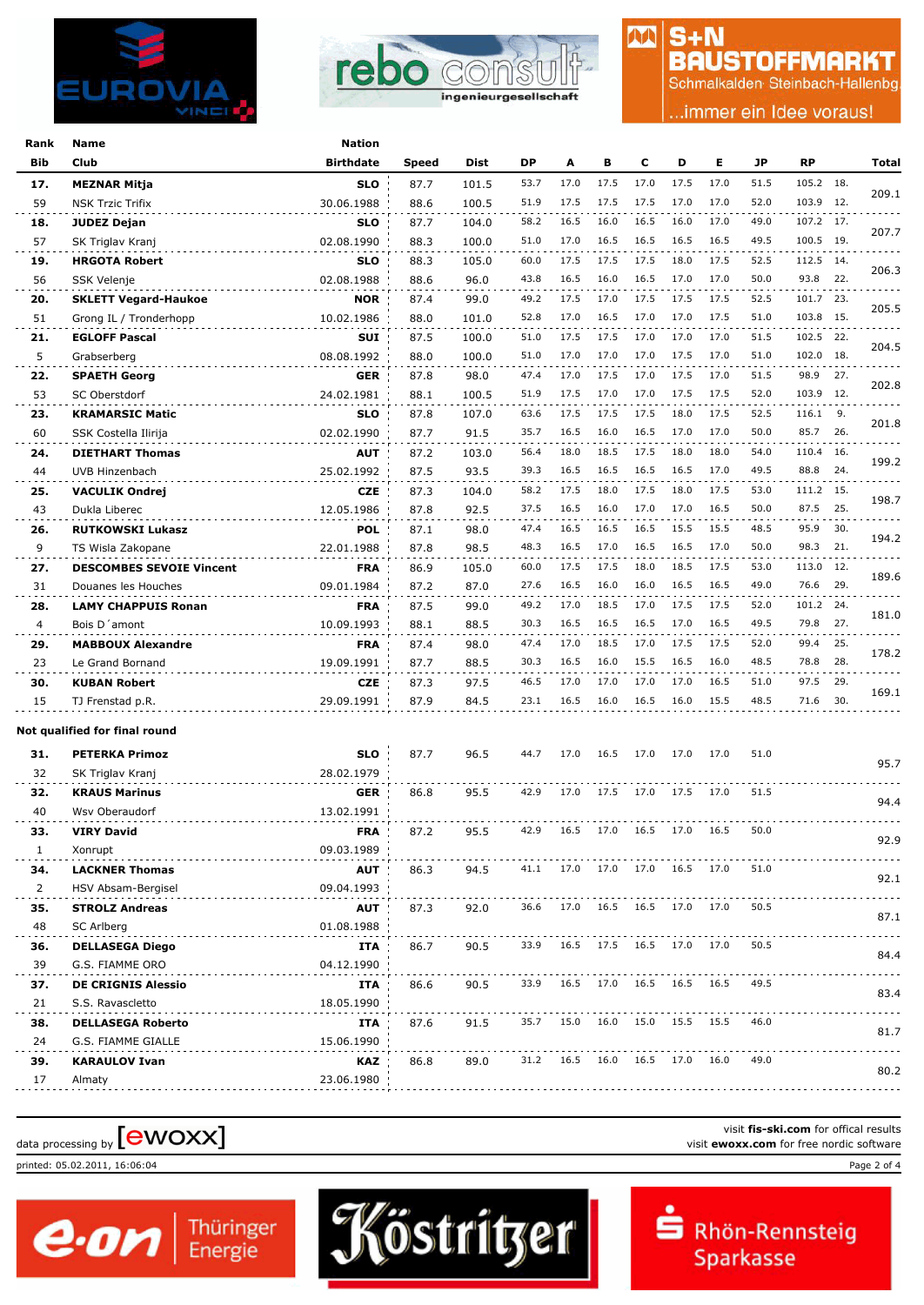



### $S + N$ **BAUSTOFFMARKT**

M

Schmalkalden Steinbach-Hallenbg

.immer ein Idee voraus!

| Rank | Name                             | Nation           |              |      |      |      |           |                          |           |      |      |    |       |
|------|----------------------------------|------------------|--------------|------|------|------|-----------|--------------------------|-----------|------|------|----|-------|
| Bib  | Club                             | <b>Birthdate</b> | <b>Speed</b> | Dist | DP   | A    | в         | C                        | D         | Е    | JP   | RP | Total |
| 40.  | <b>STJERNEN Andreas</b>          | <b>NOR</b>       | 88.1         | 89.5 | 32.1 | 15.0 | 15.0      | 15.5                     | 15.0      | 15.5 | 45.5 |    |       |
| 54   | Sprova IL/ Tronderhopp           | 30.07.1988       |              |      |      |      |           |                          |           |      |      |    | 77.6  |
| 41.  | <b>KOZISEK Cestmir</b>           | <b>CZE</b>       | 87.5         | 87.5 | 28.5 | 16.5 | 16.0      | 16.5                     | 16.5      | 16.0 | 49.0 |    |       |
| 20   | LSK Lomnice nad Popelkou         | 09.11.1991       |              |      |      |      |           |                          |           |      |      |    | 77.5  |
| 42.  | <b>FRANCAIS Remi</b>             | <b>SUI</b>       | 87.6         | 88.0 | 29.4 | 15.5 | 17.0      | 15.5                     | 16.0      | 15.5 | 47.0 |    |       |
| 6    | <b>SC Les Diablerets</b>         | 24.03.1989       |              |      |      |      |           |                          |           |      |      |    | 76.4  |
| 43.  | <b>CIKL Martin</b>               | <b>CZE</b>       | 87.3         | 88.5 | 30.3 | 15.0 | 16.5      | 15.5                     | 15.0 15.0 |      | 45.5 |    |       |
| 33   | Dukla Liberec                    | 17.08.1987       |              |      |      |      |           |                          |           |      |      |    | 75.8  |
| 44.  | <b>POPPINGER Manuel</b>          | <b>AUT</b>       | 86.9         | 88.5 | 30.3 |      |           | 14.5 14.0 15.5 15.0 15.5 |           |      | 45.0 |    |       |
| 55   | SV Innsbruck-Bergisel            | 19.05.1989       |              |      |      |      |           |                          |           |      |      |    | 75.3  |
| 45.  | <b>SLIZ Rafal</b>                | <b>POL</b>       | 87.2         | 86.5 | 26.7 | 16.0 | 15.5      | 16.0                     | 16.5      | 16.0 | 48.0 |    |       |
| 47   | AZS AWF Katowice                 | 11.07.1983       |              |      |      |      |           |                          |           |      |      |    | 74.7  |
| 46.  | <b>TUDOR Remus</b>               | <b>ROU</b>       | 86.8         | 85.5 | 24.9 | 16.5 | 16.0      | 16.0                     | 16.5      | 16.5 | 49.0 |    |       |
| 22   | CSS Brasovia                     | 17.03.1993       |              |      |      |      |           |                          |           |      |      |    | 73.9  |
| 47.  | <b>BOSHCHUK Volodymyr</b>        | <b>UKR</b>       | 87.4         | 84.5 | 23.1 | 16.5 | 15.5      | 16.0                     | 16.5 16.0 |      | 48.5 |    |       |
| 10   | Verkhovina Ski School            | 03.08.1982       |              |      |      |      |           |                          |           |      |      |    | 71.6  |
| 48.  | ZIOBRO Jan                       | <b>POL</b>       | 86.8         | 84.0 | 22.2 | 16.5 | 16.5      | 16.0                     | 16.0      | 16.0 | 48.5 |    | 70.7  |
| 28   | WKS Zakopane                     | 24.06.1991       |              |      |      |      |           |                          |           |      |      |    |       |
| 48.  | <b>KOZMA Szilveszter</b>         | <b>ROU</b>       | 87.2         | 84.0 | 22.2 | 16.0 | 16.5      | 16.5                     | 16.0      | 15.5 | 48.5 |    |       |
| 13   | Viitorul Gheorgheni-CS Dinamo BV | 27.02.1992       |              |      |      |      |           |                          |           |      |      |    | 70.7  |
| 50.  | <b>PAVLOV Bogomil</b>            | <b>BUL</b>       | 87.3         | 84.0 | 22.2 | 16.0 | 16.0      | 16.0                     | 16.5      | 15.5 | 48.0 |    | 70.2  |
| 14   | Moten                            | 18.01.1992       |              |      |      |      |           |                          |           |      |      |    |       |
| 51.  | <b>SHUMBARETS Vitaliy</b>        | <b>UKR</b>       | 87.7         | 84.0 | 22.2 | 16.0 | 16.0 15.5 |                          | 16.0 15.5 |      | 47.5 |    | 69.7  |
| 26   | <b>SKA Tysovets</b>              | 14.07.1983       |              |      |      |      |           |                          |           |      |      |    |       |
| 52.  | <b>KALINITSCHENKO Anton</b>      | <b>RUS</b>       | 86.4         | 79.5 | 14.1 | 16.0 | 16.0      | 16.5                     | 16.5      | 16.0 | 48.5 |    | 62.6  |
| 19   |                                  | 22.07.1982       |              |      |      |      |           |                          |           |      |      |    |       |
| 53.  | <b>CHERVYAKOV Georgiy</b>        | <b>RUS</b>       | 86.7         | 81.5 | 17.7 | 14.5 | 14.5      | 14.5                     | 15.0 15.5 |      | 44.0 |    | 61.7  |
| 37   | Moskva Shvsm Skiclub             | 15.02.1990       |              |      |      |      |           |                          |           |      |      |    |       |
| 54.  | <b>DESCHWANDEN Gregor</b>        | SUI              | 87.0         | 80.5 | 15.9 | 15.0 | 14.5      | 14.5                     | 15.0 14.5 |      | 44.0 |    | 59.9  |
| 27   | <b>SC Horw</b>                   | 27.02.1991       |              |      |      |      |           |                          |           |      |      |    |       |
| 55.  | <b>LEBAN Luka</b>                | <b>SLO</b>       | 87.4         | 80.0 | 15.0 | 14.5 | 15.0 15.0 |                          | 15.0 14.5 |      | 44.5 |    | 59.5  |
| 25   | <b>NSK Trzic Trifix</b>          | 17.09.1992       |              |      |      |      |           |                          |           |      |      |    |       |
| 56.  | <b>PAERN Illimar</b>             | <b>EST</b>       | 87.6         | 79.5 | 14.1 | 13.5 | 13.5      | 14.0                     | 14.0      | 14.0 | 41.5 |    | 55.6  |
| 18   | Skiclub Elva                     | 27.10.1988       |              |      |      |      |           |                          |           |      |      |    |       |
| 57.  | WIT, DE Ruben                    | <b>NED</b>       | 87.3         | 77.0 | 9.6  | 16.0 | 15.0      | 15.5                     | 15.0      | 15.0 | 45.5 |    | 55.1  |
| 11   | Dutch Nordic Team                | 02.02.1995       |              |      |      |      |           |                          |           |      |      |    |       |
| 58.  | <b>KAELIN Pascal</b>             | SUI              | 87.2         | 74.0 | 4.2  | 15.0 | 15.0 15.5 |                          | 14.5      | 15.0 | 45.0 |    | 49.2  |
| 8    | Sc Einsiedeln                    | 11.01.1993       |              |      |      |      |           |                          |           |      |      |    |       |
|      |                                  |                  |              |      |      |      |           |                          |           |      |      |    |       |

Köstritzer

printed: 05.02.2011, 16:06:04 Page 3 of 4

visit **fis-ski.com** for offical results visit fis-ski.com for offical results<br>visit **ewoxx.com** for free nordic software<br>visit **ewoxx.com** for free nordic software